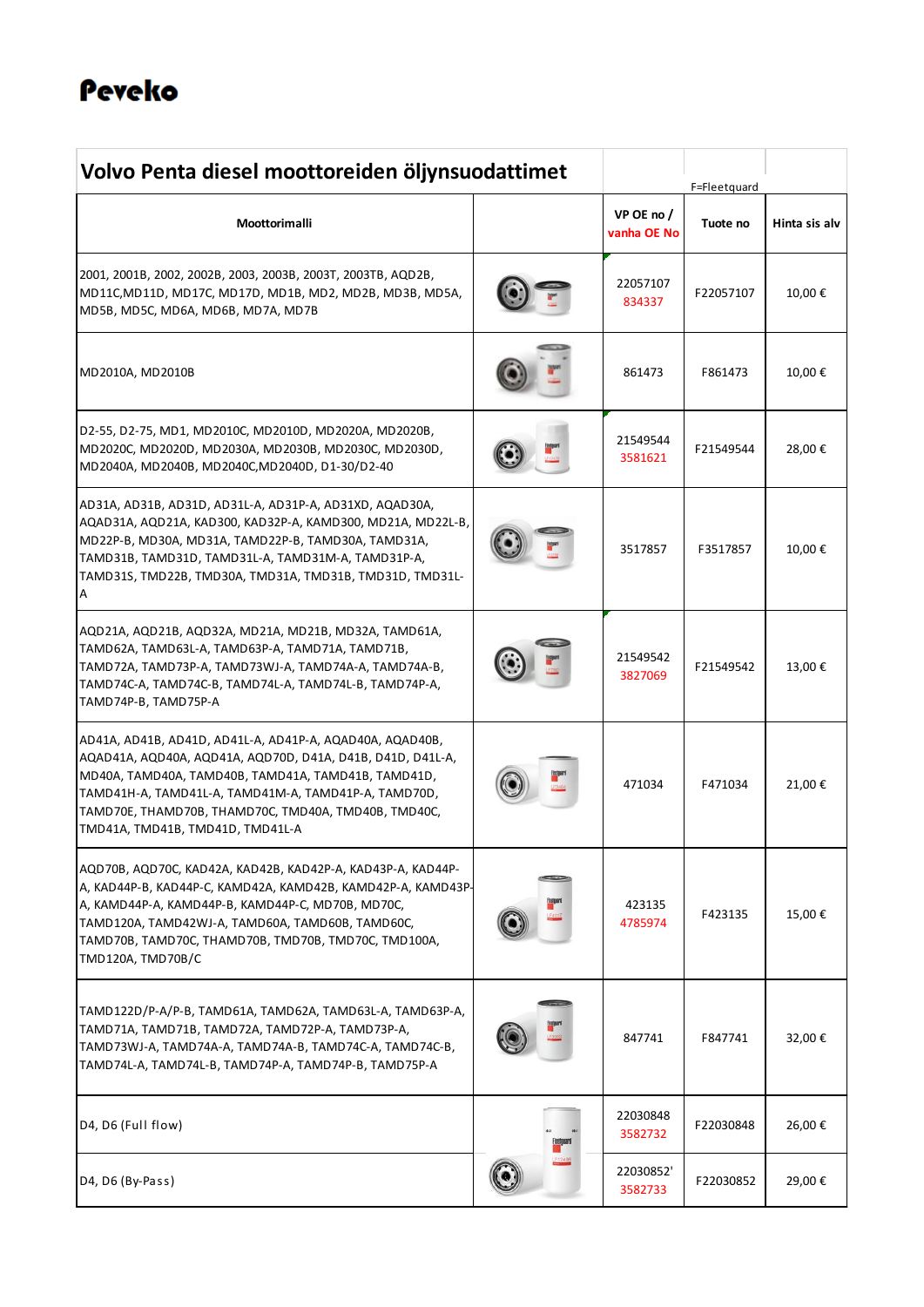### Peveko

| Volvo Penta diesel moottoreiden polttoainesuodattimet                                                                                                                                                                                                                                                                                                                                                                                                                                                                                                                                                                                |  |                               | F=Fleetquard<br>H=Hifi Filter |               |
|--------------------------------------------------------------------------------------------------------------------------------------------------------------------------------------------------------------------------------------------------------------------------------------------------------------------------------------------------------------------------------------------------------------------------------------------------------------------------------------------------------------------------------------------------------------------------------------------------------------------------------------|--|-------------------------------|-------------------------------|---------------|
| Moottorimalli                                                                                                                                                                                                                                                                                                                                                                                                                                                                                                                                                                                                                        |  | VP OE no/<br>vanha OE No      | Tuote no                      | Hinta sis alv |
| 2001, 2001В, 2002, 2002В, 2003, 2003В, 2003Т, 2003ТВ, АQD2В,<br>MD11C, MD11D, MD17C, MD17D, MD1B, MD2B, MD3B,<br>MD5A, MD5B, MD5C, MD7A, MD7B                                                                                                                                                                                                                                                                                                                                                                                                                                                                                        |  | 829913                        | F829913                       | 12,00 €       |
| 2001, 2001B, 2002, 2002B, 2003, 2003B, 2003T, 2003TB, AQD21A,<br>AQD21B, AQD32A, MD2010A, MD2010B, MD2010C, MD2010D,<br>MD2020A, MD2020B, MD2020C, MD2020D, MD2030A, MD2030B,<br>MD2030C, MD2030D, MD2040A, MD2040B, MD2040C, MD2040D,<br>MD21A, MD21B, MD32A, MD70B, TMD70B                                                                                                                                                                                                                                                                                                                                                         |  | 3581078                       | F3581078                      | 5,00€         |
| D2-55, MD2010A, MD2010B, MD2020A, MD2020B, MD2030A,<br>MD2030B, MD2040A, MD2040B, D1-13A, D1-30A, D2-40A, D2-55,<br>$D2-7$                                                                                                                                                                                                                                                                                                                                                                                                                                                                                                           |  | 861477                        | F861477                       | 11,00€        |
| AQAD40A, AQAD40B, AQAD41A, AQD40A, AD41A, AD41B, AD41D,<br>AD41L-A, AD41P-A, AQD41A, D41A, D41B, D41C, D41L-A, KAD42A,<br>KAD42B, KAD42P-A, KAMD42A, KAMD42B, KAMD42P-A, MD22A,<br>MD22L-A, MD22L-B, MD22P-B, MD40A, MD6A, MD6B, MD7A,<br>TAMD22P-B, TAMD40A, TAMD40B, TAMD41A, TAMD41B,<br>TAMD41D, TAMD41H-A, TAMD41L-A, TAMD41M-A, TAMD41M-B,<br>TAMD41P-A, TMD22A, TMD22B, TMD40A, TMD40B, TMD40C,<br>TMD41A, TMD41B, TMD41D, TMD41L-A, MD-7A                                                                                                                                                                                    |  | 21624740<br>860874<br>3840335 | F21624740                     | 14,00€        |
| AD31A, AD31B, AD31D, AD31L-A, AD31P-A, AD31XD, AQAD30A,<br>AQAD31A, AQD70B, AQD70C, AQD70D, KAD32P-A, MD30A,<br>MD31A, MD6A, MD6B, MD70B, MD70C, MD7A, MD7B, TAMD30A,<br>TAMD31A, TAMD31B, TAMD31D, TAMD31L-A, TAMD31M-A,<br>TAMD31P-A, TAMD31S, TAMD41M-A, TAMD60A, TAMD60B,<br>TAMD60C, TAMD61A, TAMD62A, TAMD63L-A, TAMD63P-A,<br>TAMD70B, TAMD70C, TAMD70D, TAMD70E, TAMD71A,<br>TAMD71B, TAMD72A, TAMD72P-A, TAMD73P-A, TAMD73WJ-A,<br>TAMD74A-A, TAMD74A-B, TAMD74C-A, TAMD74C-B, TAMD74L-A,<br>TAMD74L-B, TAMD74P-A, TAMD74P-B, TAMD75P-A, THAMD70B,<br>THAMD70C, TMD30A, TMD31A, TMD31B, TMD31D, TMD31L-A,<br>TMD70B, TMD70C |  | 21492771<br>3825133           | F21492771                     | 8,00€         |
| D4 / D6 PA suodatin kierrettävä                                                                                                                                                                                                                                                                                                                                                                                                                                                                                                                                                                                                      |  | 21718912<br>3583443           | H21718912                     | 39,50€        |
| <b>Racor suodattimet</b>                                                                                                                                                                                                                                                                                                                                                                                                                                                                                                                                                                                                             |  |                               |                               |               |
| Racor 2010TM 500 sarja, 10 micron (= Volvo/Racor suodatin)<br>Ø90 mm / 16 mm, korkeus 69,2 mm                                                                                                                                                                                                                                                                                                                                                                                                                                                                                                                                        |  | 861014                        | FPS20102                      | 17,00€        |
| Racor 2040TM 900 sarja, 10 micron.<br>Ø108,5 mm / 21 mm, korkeus 121,4 mm                                                                                                                                                                                                                                                                                                                                                                                                                                                                                                                                                            |  |                               | FPS20402                      | 24,00€        |
| Racor 2020TM 1000 sarja, 10 micron.<br>Ø108,5 mm / 21 mm, korkeus 247,9 mm                                                                                                                                                                                                                                                                                                                                                                                                                                                                                                                                                           |  |                               | FPS20202                      | 25,00€        |